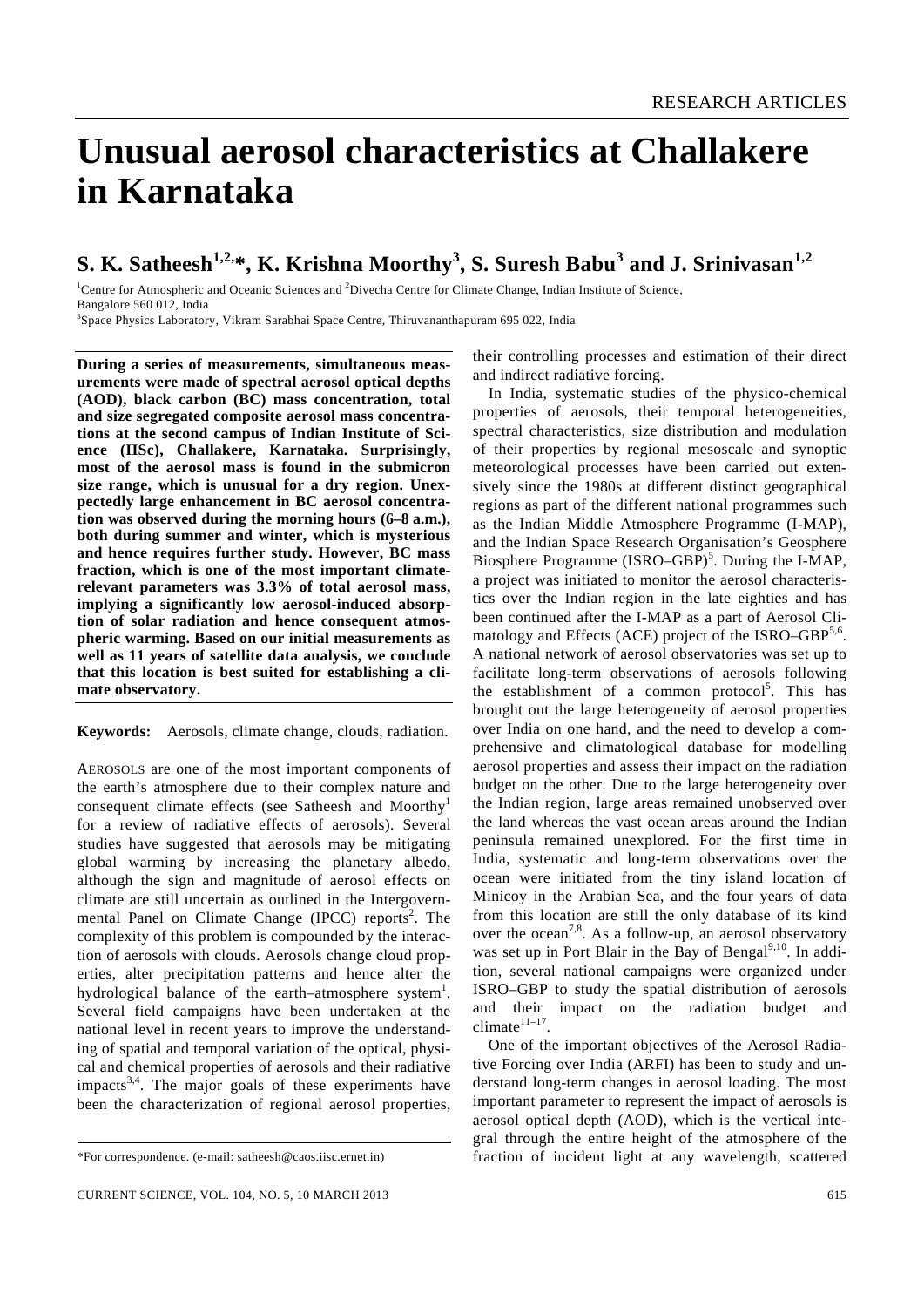and/or absorbed by aerosols. At Thiruvananthapuram, the increase in AOD was about 2.4% per year (compared to its value in 1985) at visible wavelengths<sup>18,19</sup>. The airborne measurements of black carbon (BC) aerosols were made over Central India for the first time to examine the vertical distribution of aerosols<sup>20</sup>. In addition, based on satellite measurements, Jethva *et al*. 21 have reported that AOD values over the Indo-Gangetic belt are generally higher than those over other Indian regions for all seasons. Taking cue from all these experiments, a mega experiment, Integrated Campaign on Aerosol gases and Radiation Budget (ICARB) was conducted over the Indian region during March–May 2006 and December 2008–January 2009, which is the most exhaustive field experiment conducted over this region<sup>3,4,22</sup>.

 Long-term (11 years) satellite data from MODIS satellite sensor (2001–2011) indicate that AOD is the lowest over northern Karnataka (a region which includes Challakere; Figure 1). This is true for all months as seen from Figure 2, where the all-India average (8–35°N, 67–95°E) AOD is compared with AOD averaged for Challakere (14–15°N; 76–77°E). Also shown is AOD averaged over a polluted region (27–29°N; 78–80°E) of the Indo-Gangetic Plains (IGP) for reference. In view of the above, we have made initial observations in the second campus of the Indian Institute of Science (IISc) at Challakere (14.3°N, 76.6°E, 580 m amsl), Chitradurga district, Karnataka. The region is semi-arid and the terrain is flat (Figure 3). In this article, we discuss the preliminary results from initial observations and analysis using longterm satellite data.

2001-2011 average optical depth (550 nm)



**Figure 1.** Long-term average (11 years of data) aerosol optical depth (550 nm) from MODIS satellite sensor. Location of Challakere IISc Campus is marked by yellow star.

#### **Initial observations**

The initial observations were conducted during summer and winter seasons (9–10 April, 6–7 and 28–29 November 2012) from one of the buildings in the area, during which a few important aerosol parameters were measured. The BC mass concentration measurements (ng  $m^{-3}$ ) were



**Figure 2.** Monthly variation of long-term average (11 years of data from 2001 to 2011) aerosol optical depth (550 nm) from MODIS satellite sensor. *a*, Indo-Gangetic Plains (IGP) (pink); *b*, All-India average (blue); *c*, Challakere (red).



**Figure 3.** Photographs of the location which indicate a flat terrain.

616 CURRENT SCIENCE, VOL. 104, NO. 5, 10 MARCH 2013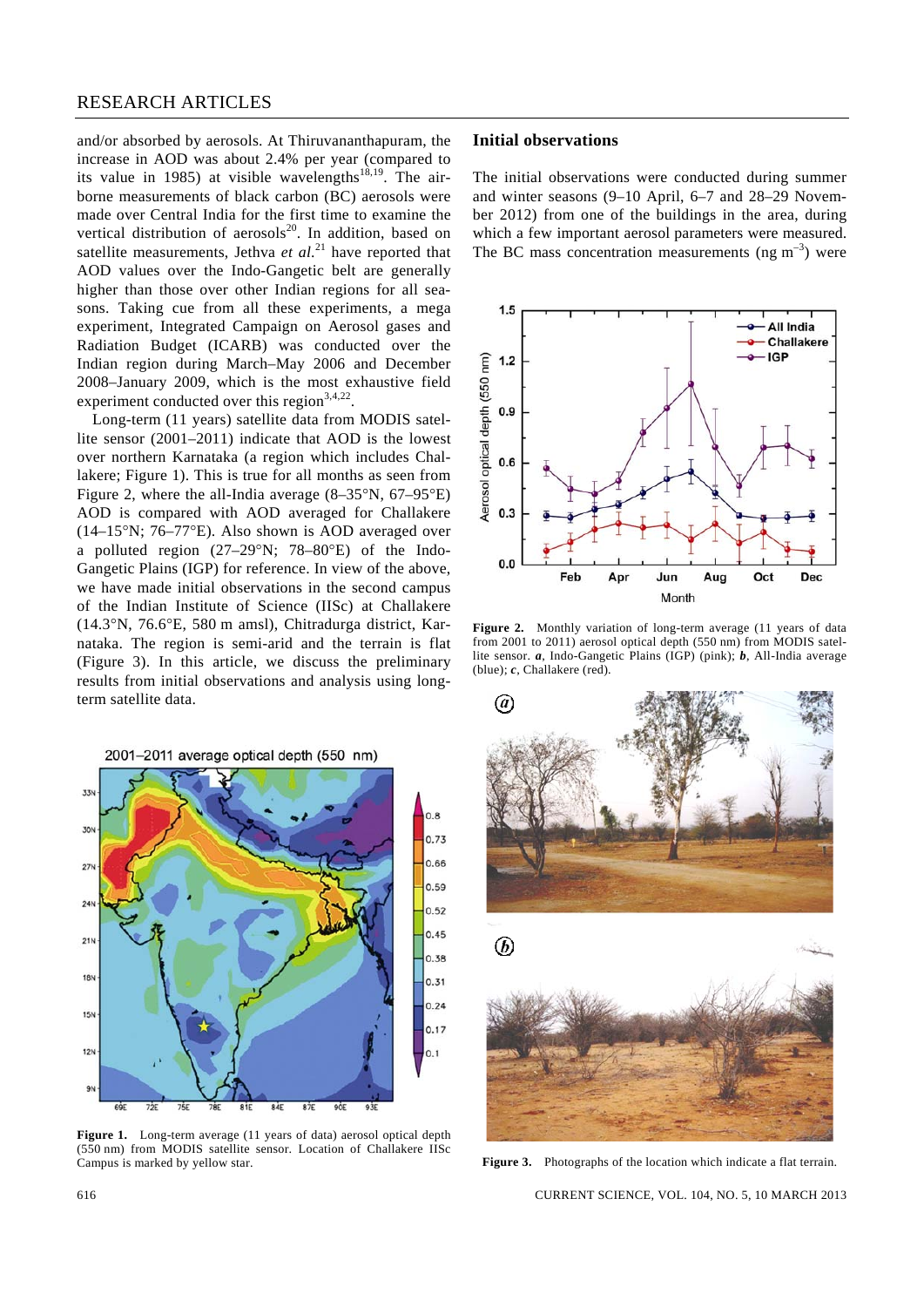made using an aethalometer (model AE-2, Magee Scientific). The instrument measures attenuation of light transmitted through aerosols accumulated on a quartz fibre filter with light-absorbing particles embedded in it. The optical attenuation measurements were subsequently converted to BC mass using a standard calibration factor. The instrument was operated at a flow rate of 3 l/min and a data-averaging time of 5 min. Uncertainties associated with the BC measurements are discussed in the literature $23-25$ .

 Total and size-segregated mass concentration of composite aerosols has been measured using a portable instrument known as Dust Track, TSI Inc. (model 8533). This has the ability to measure size fractions of the sampled aerosol (PM1, PM2.5, PM10, TSP). Here, PM, PM1, PM2.5, PM10 and TSP represent particulate matter mass concentration, mass of particulate matter with size less than 1, 2.5 and 10 μm, and total suspended particulate matter in the atmosphere respectively. Aerosol spectral optical depths were measured using a Microtops-II Sun photometer, which is a 5-channel hand-held Sun photometer to measure the instantaneous AOD from individual measurements of direct solar flux, using a set of internal calibration constants. A Global Positioning System (GPS) receiver attached with the photometer provided information on the location, altitude and pressure. The wavelengths are centred about 340, 380, 500, 675 and 870 nm, with a full width half-maximum bandwidth of 2–10 nm and a field-of-view of 2.5°. More details are available in Ichoku *et al*. 26. In addition to the Microtops Sun photometer, we have utilized 11 years of AOD data from MODIS satellite sensor in order to study the regional distribution of aerosols compared to that at Challakere.

 The location of IISc second campus is shown in Figure 1 as a yellow star. During the initial experiments, simultaneous measurements of aerosol spectral optical depths, BC mass concentration and total and size segregated composite aerosol mass concentration were made at Challakere. AOD at 500 nm, measured using the Microtops Sun photometer, was in the range 0.12–0.15, which is typical of a continental rural/background site. Such low optical depths are usually found over pristine oceanic  $r_{\rm regions}^{27,28}$  or high-altitude locations such as Hanle or Nainital<sup>29</sup>. On a long-term (2001–2011) also, AOD at Challakere is lower than the all-India average throughout the year (Figure 2). For comparison, Satheesh *et al*. 30 have reported AOD (at 500 nm) ranging from 0.3 to 0.6 at Bangalore, just 250 km southeast of Challakere.

 The diurnal variation of TSP, PM1, PM2.5 and PM10 is shown in Figure 4. The curves show an increase in PM from a moderately high night-time value to a very high value around 8 a.m. Subsequently, the mass concentration decreases to lower values into the afternoon. A nocturnal peak occurs at  $\sim$  23 h IST and thereafter the decrease is gradual. The diurnal variation can be attributed to the

CURRENT SCIENCE, VOL. 104, NO. 5, 10 MARCH 2013 617

combined effect of boundary layer dynamics and anthropogenic activity. It is known that over continents the nocturnal boundary layer or mixing height is shallower than its daytime value<sup>31</sup>. The shrinking and rising of the boundary layer tends to trap the aerosols closer to the surface during the night and disperses it to higher levels during the day. Figure 5 *a* and *b* shows the scatterplot of PM2.5 versus PM10 and TSP respectively. Surprisingly, most of the aerosol mass is found in the submicron size range, with PM2.5 contributing 89% and 85% respectively, of PM10 and TSP, which is unusual for a dry region such as Challakere.

 BC aerosols, produced primarily due to fossil fuel or biomass burning, are mainly absorbing in nature<sup>27</sup>. Being in the submicron size regime and chemically inert, BC particles can get transported from the source region to long distances and can have large radiative effects regionally<sup>32,33</sup>. Due to its environmental and climatic effects, as well as the anthropogenic nature of its origin,



**Figure 4.** Diurnal variation of PM1 (black), PM2.5 (red), PM10 (blue) and total suspended particulate matter (TSP) (pink).



**Figure 5.** Scatter plot between (*a*) PM2.5 and PM10, and (*b*) PM2.5 and TSP.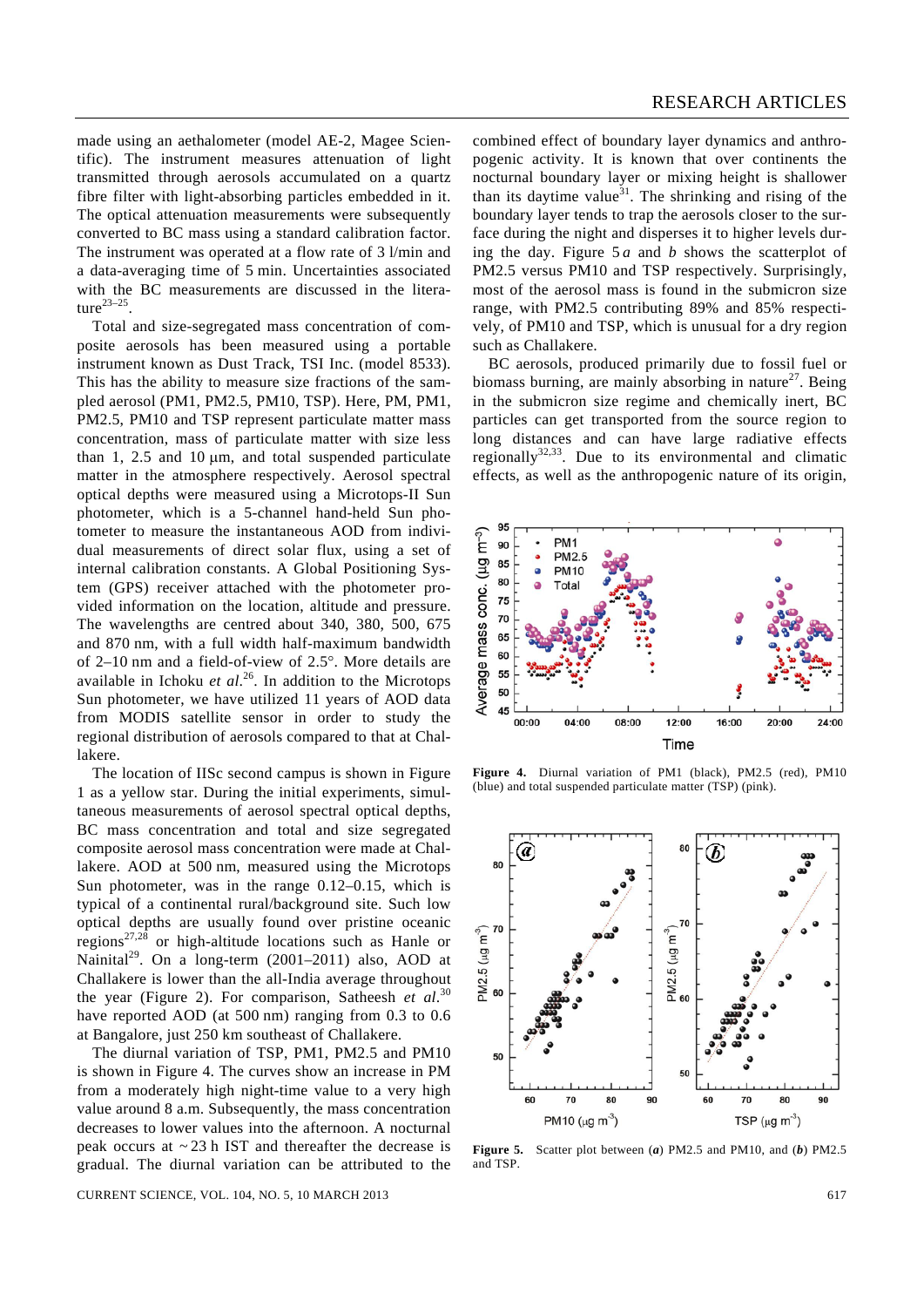the characterization of BC has been attracting considerable interest in recent years $34-36$ . The diurnal variation of BC mass concentration is shown in Figure 6, indicating unexpectedly large enhancement in BC mass concentration by around 8 a.m., which requires further study. Subsequently, BC mass decreases rapidly and a broad diurnal low is attained. This is the period when BC is lowest with values ranging from  $\sim$ 1 to 2  $\mu$ g m<sup>-3</sup>. A nocturnal peak occur ~ 23 h IST and thereafter the decrease is gradual. Similar measurements made during winter 2012 are shown in Figure 7, which again show unexpectedly large enhancement in BC mass concentration during morning hours. The particulate matter mass concentrations also show a similar pattern. The diurnal variation of BC (like that of TSP) arises due to the combined effects of boundary layer dynamics and anthropogenic activity (mainly vehicular traffic and domestic activities such as cooking in the case of BC). It has been shown earlier that over continents the nocturnal boundary layer or mixing height is shallower than its daytime values<sup>31</sup>. The shrinking



**Figure 6.** Diurnal variation of aerosol black carbon during 9–10 April 2012.



**Figure 7.** Diurnal variation of aerosol black carbon on 6 and 28 November 2012. For November the sunrise time is around 06:20 am (later than in April) and consequently the fumigation peak also occurs later than in April, showing the role of the ABL dynamics.

boundary layer traps BC close to the surface during the night. After sunrise, BC gets dispersed upwards. It has been reported that the BC mass fraction is more important than the actual mass in radiative forcing estimates $^{37}$ . BC mass fraction determines the single scattering albedo (SSA) of aerosols, a measure of its absorption efficiency. We have estimated BC mass fraction by taking the ratio of BC mass concentration to the PM2.5 and PM10 concentration. The BC mass fraction, which is one of the most important climate-relevant parameters was low; 3.3% of total aerosol mass and 3.9% of submicron mass, implying a significantly low aerosol-induced absorption of solar radiation and hence consequent atmospheric warming.

 Based on the observed values of AOD and BC mass mixing ratio, it is evident that the aerosol properties over the study area resemble the continental clean model of Hess *et al.*<sup>38</sup>. Incorporating the measured aerosol properties, SSA (which is the ratio of scattering to extinction) and phase function are estimated and the aerosol radiative forcing values are estimated using Discrete Ordinate Radiative Transfer model (Santa Barbara DISORT Atmospheric Radiative Transfer (SBDART) model described in Ricchiazzi *et al*. 39). Here, the surface reflectance values are taken from MODIS satellite data product and tropical atmospheric conditions are used for the computation of aerosol radiative forcing. The estimated SSA at 500 nm works out to be 0.96, which is comparable to those values usually observed over oceans or high-altitude sites. The resulting diurnally averaged aerosol forcing at the surface is  $-12$  W m<sup>-2</sup> and at the Top of the Atmosphere (TOA) is  $+2$  W m<sup>-2</sup> for an optical depth of 0.16 at 500 nm (Figure 8). The positive sign of the TOA forcing arises due to the absorption by BC and high surface reflectance. The difference between TOA and surface forcing, i.e.  $+14$  W m<sup>-2</sup>, is absorbed in the atmosphere. This atmospheric absorption translates to an atmospheric heating of 0.2 K per day, which is quite low compared to other continental locations in India.



**Figure 8.** Aerosol radiative forcing at Challakere estimated using measured aerosol properties.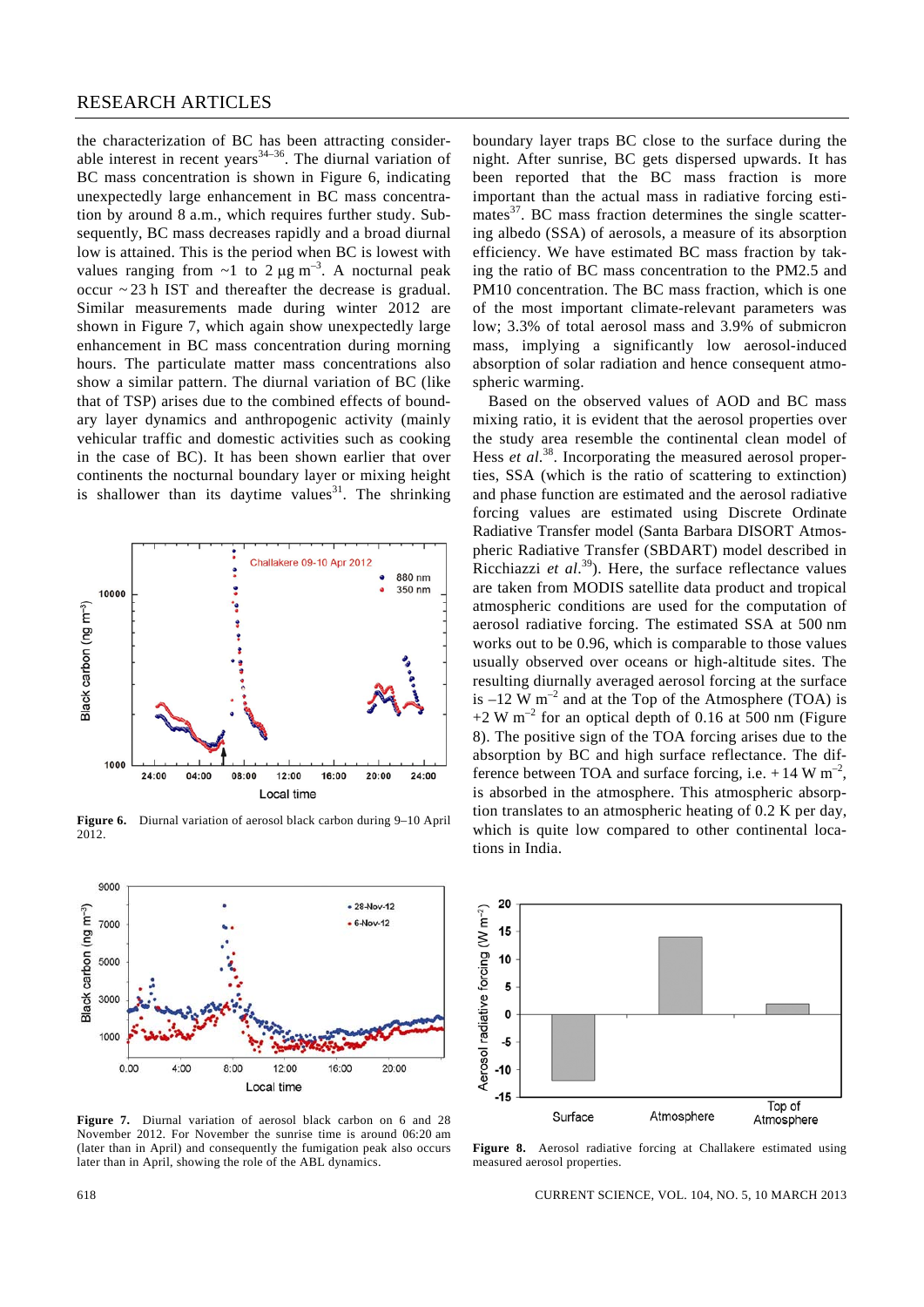# **Proposed climate observatory at Challakere**

There have been several national efforts to accurately characterize the optical, physical and chemical properties of aerosols over India in order to make an assessment of aerosol–climate impacts. More than 40 fixed aerosol sites as part of Aerosol Radiative Forcing over India (ARFI) network under the ISRO–GBP, known as ARFINET is an example. IPCC has particularly focused its assessment on climate impact of anthropogenic (man-made) aerosols. However, assessment of the climate impact of anthropogenic aerosols essentially requires accurate information about the background aerosols measured from a remote continental site and ARFINET has been in search of such a site to establish a climate observatory.

 Preliminary results from Challakere indicate unusual results such as substantially large fraction of submicron aerosol mass and sharp increase in BC aerosol mass during morning hours, which require further study. Analysis using long-term satellite data indicates that Challakere is representative of a typical remote continental location suitable for measurements of continental background aerosols and surface radiation, which is the first step towards assessment of anthropogenic climate impact. We also conclude that this location is best suited for establishing a national radiometric calibration facility, which is essential for the surface radiometer networks in India. In this section, we further discuss the rationale and major science goals of the proposed climate observatory at the Challakere IISc campus.

#### *Background aerosol*

Large amount of data are being collected at the ARFINET observatories of ISRO. In order to make an assessment of anthropogenic impacts, it is essential to have accurate information about the background aerosols measured from remote continental sites. It is in fact a real challenge to get such a site, with reasonable amount of logistic support. Results from our initial experiment and analysis of long-term satellite data indicate that Challakere is representative of a typical remote continental location suitable for measurement of background aerosols.

# *Surface radiation budget*

Well-calibrated measurements of surface solar (and infrared) radiation budget are sparse over the Indian region. Such measurements at a site with background aerosol conditions could serve as a base for regional radiation budget analysis. Measurements should be continued for long enough periods (say 5–10 years) to generate a climatological picture and also to examine trends. These measurements would also improve the mathematical description of radiative transfer processes simulated in global circulation models used to predict climate change. For example, evaluations of the 'excess absorption' by clouds and radiative transfer models for clear skies are highly dependent on accurate surface measurements of downwelling solar radiation.

#### *National radiometric calibration facility*

A central calibration facility needs to be established for periodic calibration of radiometers. The radiometric calibration facility provides shortwave radiometer calibrations traceable to the World Radiometric Reference. Absolute cavity radiometers are usually used to calibrate pyrheliometers and pyranometers for measuring the direct normal and total hemispheric (or global) shortwave irradiances respectively. The calibration of longwave radiometers is based on exposures to temperature-controlled blackbodies and outdoor comparisons with standard pyrgeometers. High atmospheric transmittance (due to low optical depth) at Challakere provides an opportunity to establish a national radiometeric calibration facility.

# *Aerosol–cloud interactions*

The climatic impacts of atmospheric aerosols are generally grouped into two broad categories – direct (scattering and absorption) and indirect (effect on cloud microphysical properties effects). The latest report of the IPCC indicates that significant progress has been made in quantifying the direct effects of aerosols, but indirect effects are not understood well<sup>2</sup>. The indirect effects are due to modification of cloud micro physical properties by aerosols. Thus understanding the indirect effects requires a thorough understanding of microphysics of aerosols and clouds. This is first step towards understanding aerosol– cloud interactions, an essential information to predict Indian monsoon. While most of the year in Challakere experiences clear-sky conditions, monsoon months witness low clouds. Cloud base height is often as low as 500–1000 m. This provides an opportunity to study aerosol–cloud interactions.

#### *Atmospheric boundary layer studies*

The dispersion of surface aerosol concentration mainly depends on three factors – the source, redistribution and removal processes. Redistribution is made effective by the advection by winds, both horizontally as well as vertically. In addition, the mixing depth or mixing height determines the extent of aerosol mixing in the vertical and plays an important role in their redistribution. A parameter combining both advection by wind and redistribution in the vertical by the boundary layer effect is known as ventilation coefficient (VC), defined as the product of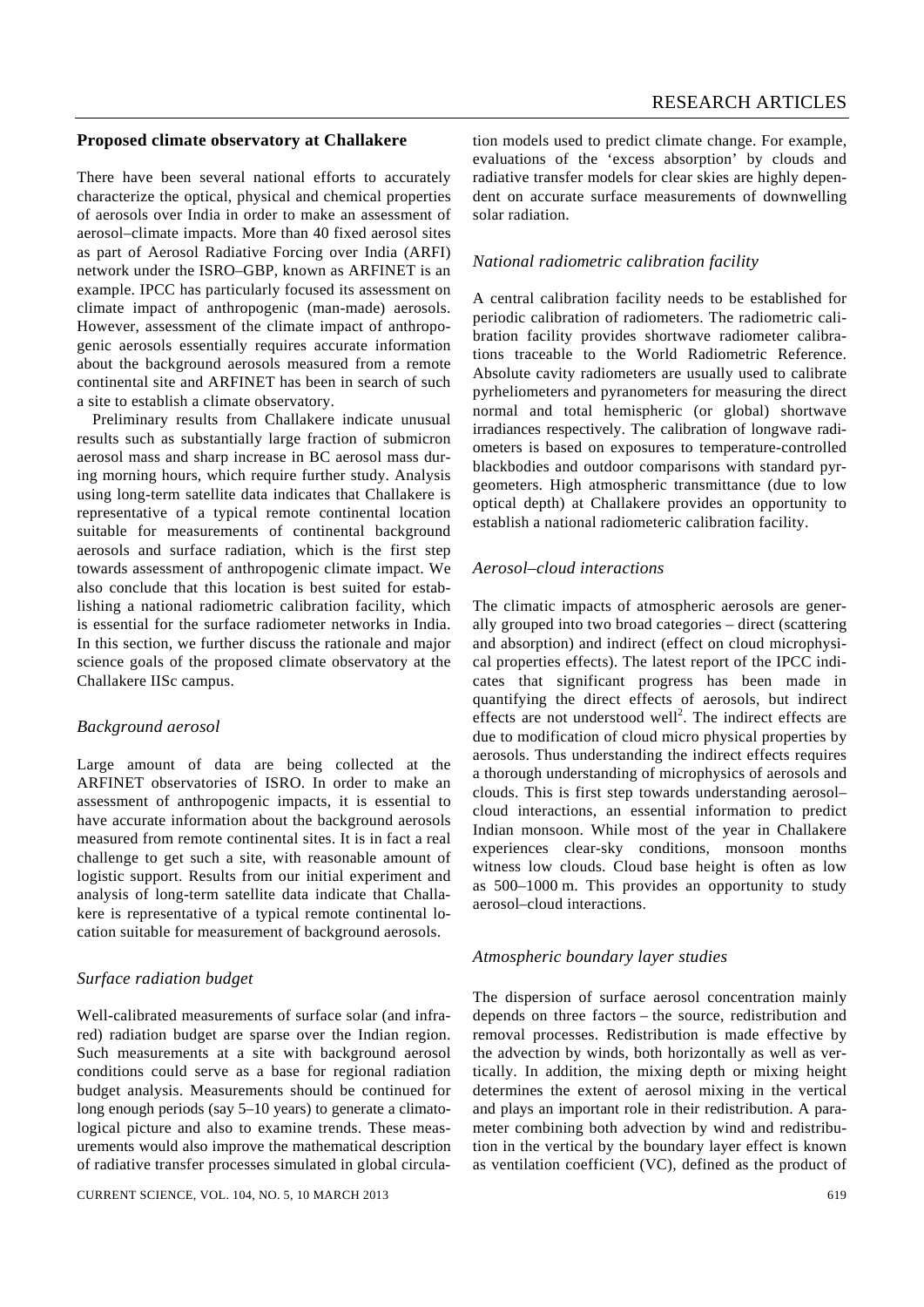# RESEARCH ARTICLES

average wind speed in the well-mixed layer and mixing depth $40$ . The higher the VC, lower the pollutant concentration and vice versa. It was observed that BC and VC vary inversely<sup>40</sup>. A tower-based measurement set up with sonic anemometers at different levels along with SODAR and a Radio Acoustic Sounding System (RASS) can provide detailed information about the atmospheric boundary layer and its role in dispersion of aerosols.

 A conceptual sketch of the proposed climate observatory at the Challakere IISc campus is shown in Figure 9.

#### **Summary and conclusions**

Assessment of the climate impact of anthropogenic aerosols essentially requires accurate information about the background aerosols measured from a remote continental site. We have conducted initial experiments at Challakere during summer and winter seasons of 2012 and simultaneous measurements of aerosol spectral optical depths, BC mass concentration, and total and size-segregated composite aerosol mass concentration. Most of the aerosol mass is found in the submicron size range, with PM2.5 contributing 89% and 85% of PM10 and TSP respectively, which is unusual for a dry site like Challakere. Sharp increase in BC aerosol mass concentration during the morning hours remains to be understood. Low amount of BC was observed with a daytime average value of 1.8  $\mu$ g m<sup>-3</sup>. The BC mass fraction was low; 3.3% of total aerosol mass and 3.9% of submicron mass. The aerosol visible optical depth was in the range 0.12–0.18, typical of a background site. Solar dimming at the surface due to aerosols has been estimated as  $12 \text{ W m}^2$  and aerosolinduced atmospheric warming rate as  $0.2$  K day<sup>-1</sup>. Longterm (11 years) satellite data analysis covering the entire Indian region indicates that AOD is lowest over northern Karnataka (a region which includes Challakere). Our observations indicate that Challakere is suitable for measurements of continental background aerosols. We also



**Figure 9.** Conceptual sketch of the upcoming climate observatory at Challakere IISc second campus.

conclude that this location is best suited for establishing a national radiometric calibration facility, which is essential for calibrating the surface radiometers in network sites in India. The rationale and major science goals of the proposed climate observatory at the Challakere IISc second campus have been discussed here.

- 1. Satheesh, S. K. and Moorthy, K. K., Radiative effects of natural aerosols: a review. *Atmos. Environ*., 2005, **39**, 2089–2110.
- 2. Intergovernmental Panel on Climate Change, Climate Change 2007, New York, Cambridge University Press, 2007.
- 3. Moorthy, K. K., Satheesh, S. K., Babu, S. S. and Dutt, C. B. S., Integrated campaign for aerosols, gases and radiation budget (ICARB): an overview. *J. Earth. Syst. Sci.*, 2008, **117**, 243–262.
- 4. Satheesh, S. K., Krishna Moorthy, K., Suresh Babu, S., Vinoj, V. and Dutt, C. B. S., Climate implications of large warming by elevated aerosol over India. *Geophys. Res. Lett*., 2008, **35**, L19809, doi:10.1029/2008GL034944.
- 5. Moorthy, K. K. *et al.*, Aerosol climatology over India. 1 ISRO– GBP MWR network and database. ISRO/GBP, SR-03-99, 1999.
- 6. Subbaraya, B. H., Jayaraman, A., Krishna Moorthy, K. and Mohan, M., Atmospheric aerosol studies under ISRO's Geopshere Biosphere Programme. *J. Indian Geophys. Union*, 2000, **4**, 77–90.
- 7. Moorthy, K. K. and Satheesh, S. K., Characteristics of aerosols over a remote island, Minicoy in the Arabian Sea: optical properties and retrieved size characteristics*. Q. J. R. Meteorol. Soc*., 2000, **126**, 81–109.
- 8. Vinoj, V., Satheesh, S. K. and Moorthy, K. K., Optical, radiative and source characteristics of aerosols at Minicoy, a remote island in the southern Arabian Sea. *J. Geophys. Res*., 2010, **115**, D01201.
- 9. Moorthy, K. K., Babu, S. S. and Satheesh, S. K., Aerosol spectral optical depths over the Bay of Bengal: role of transport. *Geophys. Res. Lett*., 2003, **30**, 1249; doi: 10.1029/2002GL016520
- 10. Moorthy, K. K. and Babu, S. S., Aerosol black carbon over Bay of Bengal observed from an island location, Port Blair: temporal features and long-range transport. *J. Geophys. Res*., 2006, **111**, D17205; doi: 10.1029/2005JD006855
- 11. Moorthy, K. K. *et al.*, Wintertime spatial characteristics of boundary layer aerosols over Peninsular India. *J. Geophys. Res*., 2005, **110**, D08207; doi: 10.1029/2004JD005520
- 12. Moorthy, K. K., Babu, S. S. and Satheesh, S. K., Aerosol characteristics and radiative impacts over the Arabian Sea during the intermonsoon season: results from ARMEX field campaign. *J. Atmos. Sci*., 2005, **62**, 192–206; doi:10.1175/JAS-3378.1
- 13. Moorthy, K. K., Babu, S. S., Satheesh, S. K., Srinivasan, J. and Dutt, C. B. S., Dust absorption over the Great Indian Desert inferred using ground-based and satellite remote sensing. *J. Geophys. Res.*, 2007, **112**, D09206; doi: 10.1029/2006JD007690
- 14. Ganguly, D., Jayaraman, A. and Gadhavi, H., *In situ* ship cruise measurements of mass concentration and size distribution of aerosols over Bay of Bengal and their radiative impacts. *J. Geophys. Res.*, 2005, **110**, D06205; doi: 10.1029/2004JD005325.029/ 2006JD007635
- 15. Niranjan, K., Sreekanth, V., Madhavan, B. L. and Moorthy, K. K., Wintertime aerosol characteristics at a North Indian site Kharagpur in the Indo-Gangetic plains located at the outflow region into Bay of Bengal. *J. Geophys. Res*., 2006, **111**, D24209.
- 16. Singh, S. *et al.*, A study of aerosol optical depth in the central Indian region (17.3–8.6°N) during ISRO–GBP field campaign. *Atmos. Environ*., 2006, **40**, 6494-6503.
- 17. Nair, V. S., Babu, S. S. and Moorthy, K. K., Spatial distribution and spectral characteristics of aerosol single scattering albedo over the Bay of Bengal inferred from ship-borne measurements. *Geophys. Res. Lett*., 2008, **35**, L10806; doi: 10.1029/2008GL033687

620 CURRENT SCIENCE, VOL. 104, NO. 5, 10 MARCH 2013